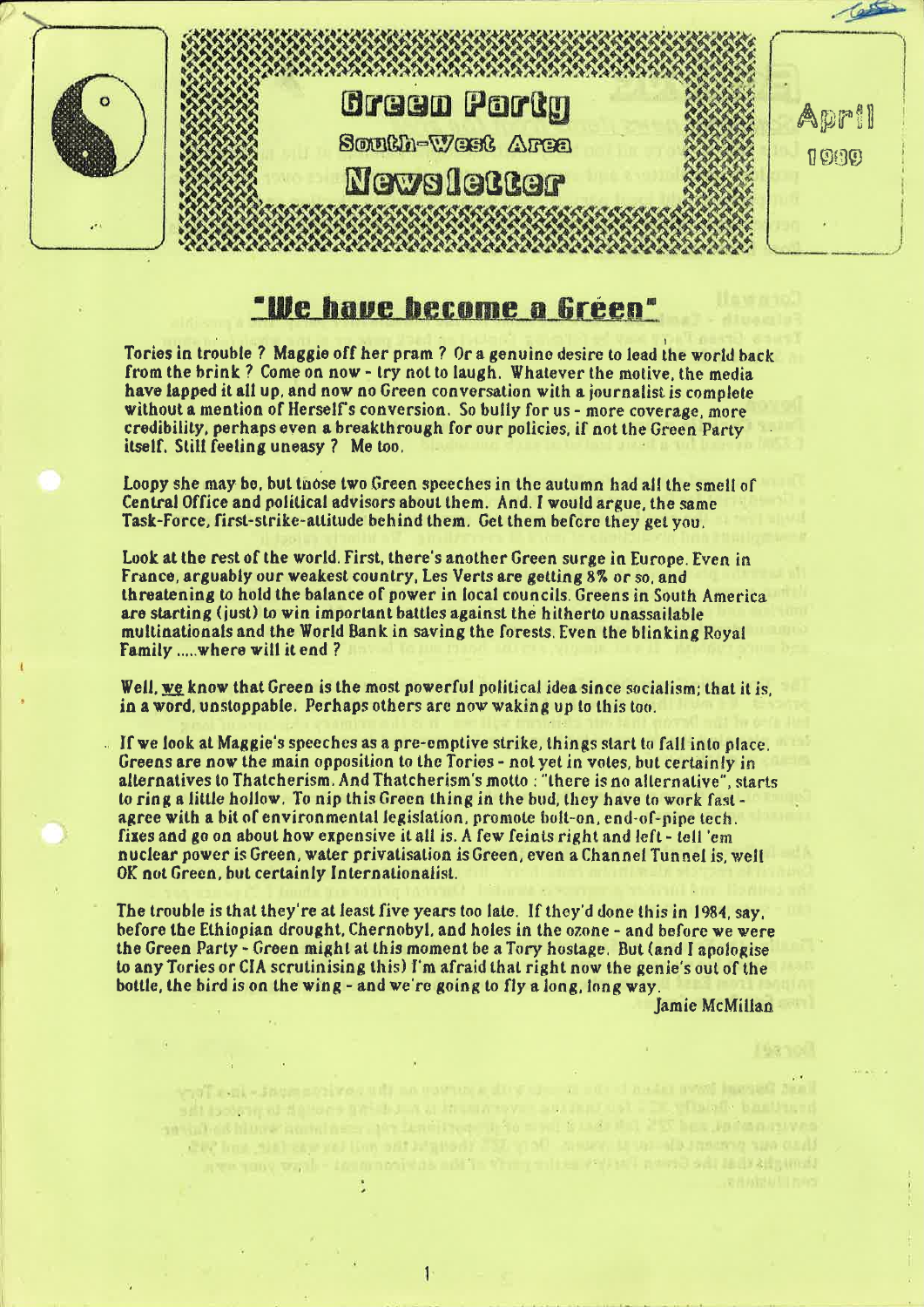# **Equilion E**<br>Scattered news items from the area

Let's face it, we're all too busy with elections looming at the moment to produce newsletters and swap ideas other than in panics over the phone. But please could local parties send detailed County election results percentages, place, wards to the editor - only of course after letting Chris Rose know immediately you have them !

# Cornwall

Falmouth - Cambron is now the name for the constituency party, and a possible Truro Green Party may be forming. Contact on back page or at the wholefood shop in St Austell St..Truro.

# Devon

Peter Christie writes that they have £1900 raised already and are nearly at the <sup>E</sup> <sup>2200</sup> needed for <sup>a</sup> basic leaflet of each household.

There was good publicity for Devon Greens' structure plan submission - "Devon 2001 a Green print for Devon or a Space Odyssey ?" The county planners are forecasting a huge rise in the population of Devon. Peter says that this forecast is: " a fantasy of assumptions and predictions of more of everything. We utterly reject it".

He says the plans would seriously harm the county : "Thor recipe is one of spreading urban sprawl. <sup>a</sup> transport policy centred around car use and <sup>a</sup> countryside that is for tourism and commuting. The consequence is more green fields covered in concrete, communities destroyed by massive speculative housing development. more pollution and more rubbish. It will, simply, rip the heart out of Devon".

The "Greenprint" says that :" The planning of Devon's future should be a popular process. We must think not only of the Devon that we want to live, work, and relax in. but also of the Devon that our children will see. It is the primary objective of long term planning that we consider long-term interests and do not waste a county that means so much to us,"

Copies of the "Greenprint" may be available for purchase from Devon Greens - see contacts on back page.

Also in Devon. local councillor Hugo Barton recently put <sup>a</sup> motion before Bideford Council to recycle aluminium cans there. His proposal was unanimously adopted by the council. and further progress is awaited. Current prices are about 1.25 pence per can - so scour the streets <sup>I</sup>

Finally - the Friends of Sid and Otter: No. nothing to do with the government's next slogan for water privatisation. or even <sup>a</sup> Green children's TV series. but <sup>a</sup> snippet from East Devon where a FoE group with this name is starting up. Details from East Devon Greens.

# **Dorset**

East Dorset have taken to the streets with a survey on the environment - in a Tory heartland. Briefly. 32% felt that the government is not doing enough to protect the environment. and 72% felt that <sup>a</sup> form of proportional representation would he fairer than our present electoral system. Only 32% thought the poll tax was fair. and 59% thought that the Green Party was the party of the environment - draw your own 'conclusions...........

 $\overline{2}$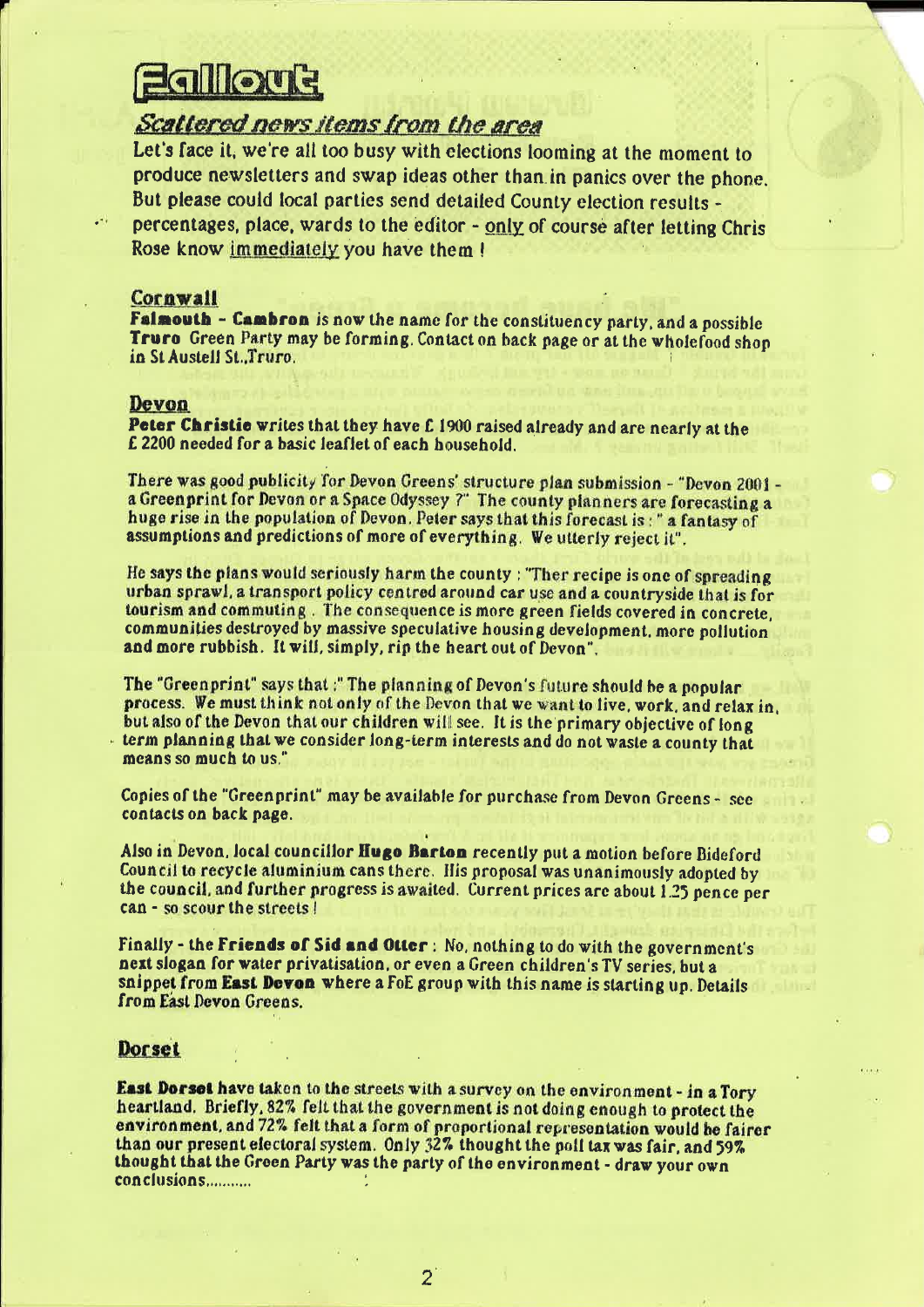# Somerset

Richard Lawson has been out and about campaigning, with lots of posters with name and pic announcing public meetings going up around the constituency. Publicity has been good, with TV coverage of a stunt involving the use of a loo complete with cistern and pipeworth on the shoreline at Weston-super-Mare, and, as Nicholas Ridley decrees, discharging straight into the Bristol Channel. Richard still hasn't let on what he was actually filmed doing that day...........

More stunts and events to follow involving this more unsavoury than usual aspect of Tory policy, and real possibilities of more TV coverage.

# Letter

# Dear Friends.

You asked for feedback about the idea of Representative as opposed to Open National Conferences. It's a difficult one, especially if you aim at consensus. Do we aim at consensus?

I was recently at the quadrennial international council meeting of the peace organisation I work for, and we operated a consensus procedure with varying degrees of satisfactoriness. Some participants were there as natinal branch reps. and some as observers and it was hard to draw the line (total nos c. 150). We wanted general discussion to be open, but when we were getting into the actual decision process, we wanted observers to step back - metaphorically.

In fact I think it would have been better if they'd sat separately (not necessarily on the outside). I think to have a large number of people from one place or a few places making decisions would give unfair weight & push to particular group viewpoints.

So I suppose I'm saying we should probably try & have a representative conference, with space for reps. first and non-rep. participants next, and some clarity (?!) as to function.

Diana Francis, 113 Dovens Park, Bathford, Bath, BA1 7UE

# Sits, vac. Newsletter editor

I've done this for a year now, and want to hand on after the next one. It's easy really - just time-consuming (about two working days every two months). All you do is pick stuff out of local newsletters and type it out put a bit of your own stuff in if you like. It helps to have a word processor but isn't essential. You then send the originals off for someone else to do duplicating and posting - so the really hard work is done for you I

Please give me a ring if you would like to have a go.

Jamie McMillan

# **Next issue:**

Hoping to bring detailed Election results from around the area. Please get these (and anything else) to the editor by May 15th.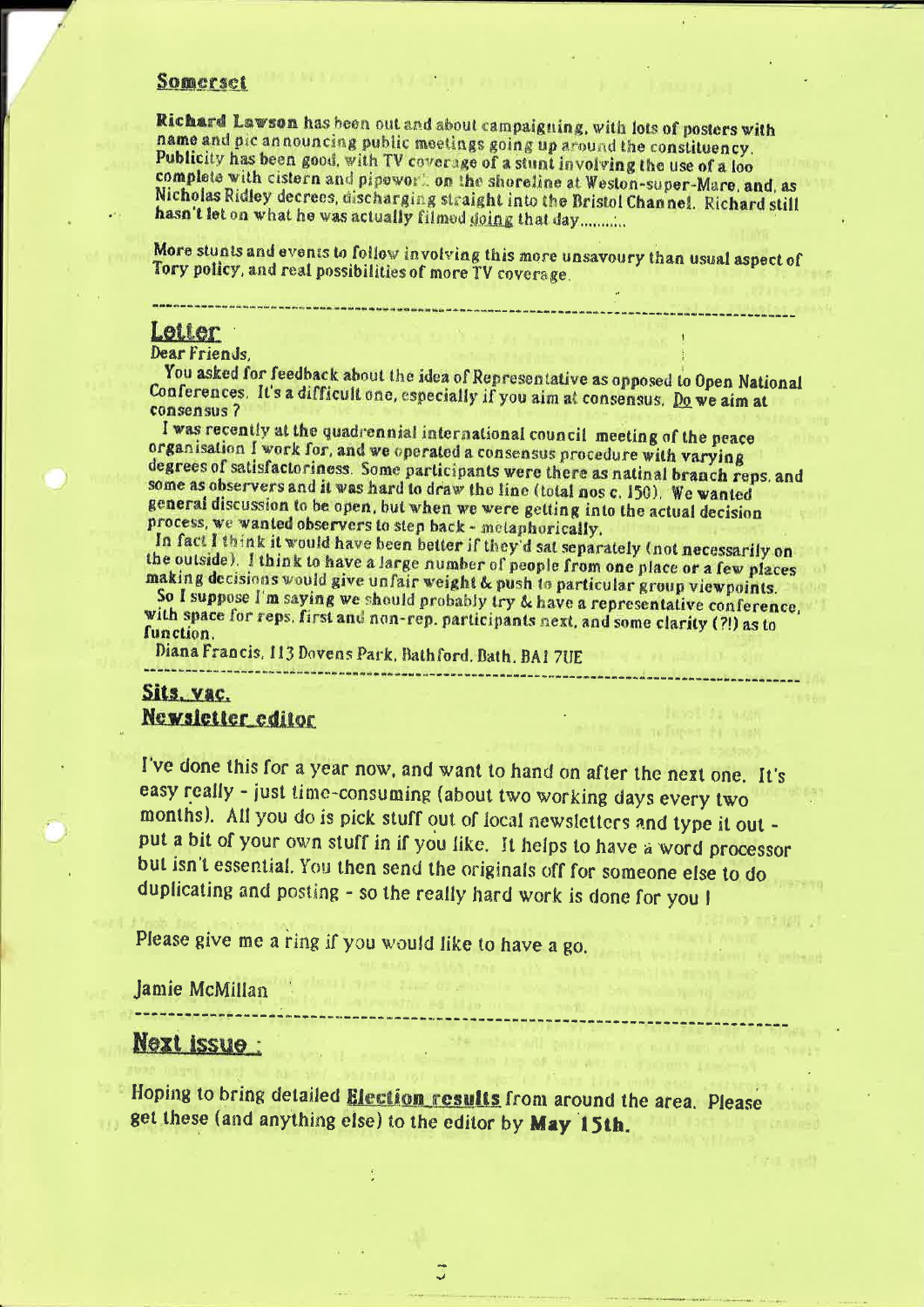# REPURT ON SW AREA MEDIA TRAINING DAY

 $\sim$ 

On Sunday, 12th March, we handed over our Area meeting to media training. David Oddie had organised the Barbican Theatre for free. Not only that. with Malcolm Baldwin, they had obtained the services of professionals in the three main media outlets, namely the press, radio and television. This report is an outline of their advice.

RADIQ

Neil - sorry I've forgotten his surname -- from BBC's Devon Radio talked us through the -needs of <sup>a</sup> local radio station. The two essentials are to contact the news editors - by listening'to the credits, and sending in regular press releases. Press releases to be:—

Brief.

Make the main point in the first paragraph. Give a *daytime* contact number.

Most interviews are conducted 'in the field', so, reporter willing, there is the chance to re-do an interview - but you'll have to ask. He did stress that the reporters on the whole were fair and wanted to get <sup>a</sup> programme that sounded good, so they are on our side. (Bear in mind this is BBC radio. not <sup>a</sup> Sun 'reporter{!) .

They usually record about three minutes and edit down to <sup>a</sup> forty second piece.

We were then taken in turn to <sup>a</sup> downstairs office to be interviewed by Neil on the Greenhouse effect. Very cosy it was too. the two of us huddled round the non-directional microphone they use - so don't eat curry the night before, or your interview may not last long.

Phone-ins are useful,'especially at the beginning of the programme when fewer people are ringing. It was also suggested that once <sup>a</sup> good contact was made you could express your willingness to phone in to a programme to warm it up for them - this way they get to ring you to tell you what subjects they're doing. [actually this paragraph came from John Francis. but for the sake of logic I've included it here.]

entss<br>Mike lillson is a professional journalist, ex Tavistock Times. I missed quite a bit of this while I was being interviewed by Neil. However, reading over Jay's shoulder, his three main points were:-

Make it local.

Make it regular and often.

Contact news editors and sub~editors.

Another point made was that letters columns were a good outlet - and usually had a good readership. Hake political points as opposed to Party political points.

### IELEMJSIDN.

John Francis works for the local BBC regional news programme as <sup>a</sup> reporter. His presentation was in three parts.

<sup>I</sup> . liakinosoataoi. . Green issues are of growing interest. TV stations are looking for stories. but don't have hordes of investigative journalists to get them.

Send press releases - brief, clear and follow them up,

Check programmes and target your stories to suit their likely interest.

Visuals are important. whereas radio will be interested in plans, TV needs action now. lhe example he gave was that if you're talking about water pollution, then get the TV crew down to the river and they can film you sampling the water etc.

Personal contact is the way to get our message across. If you can develop <sup>a</sup> relationship with a reporter, then they will start to come to you for stories. You can be their green news source, thus making their job easy and endearing them to their editor. In other words, instead of benoaning the fact that we get too little media attention, go to them with a story on offer.

Finally photos should be submitted as 35mm colour slides and marked "Free copyright" (if they are).

h.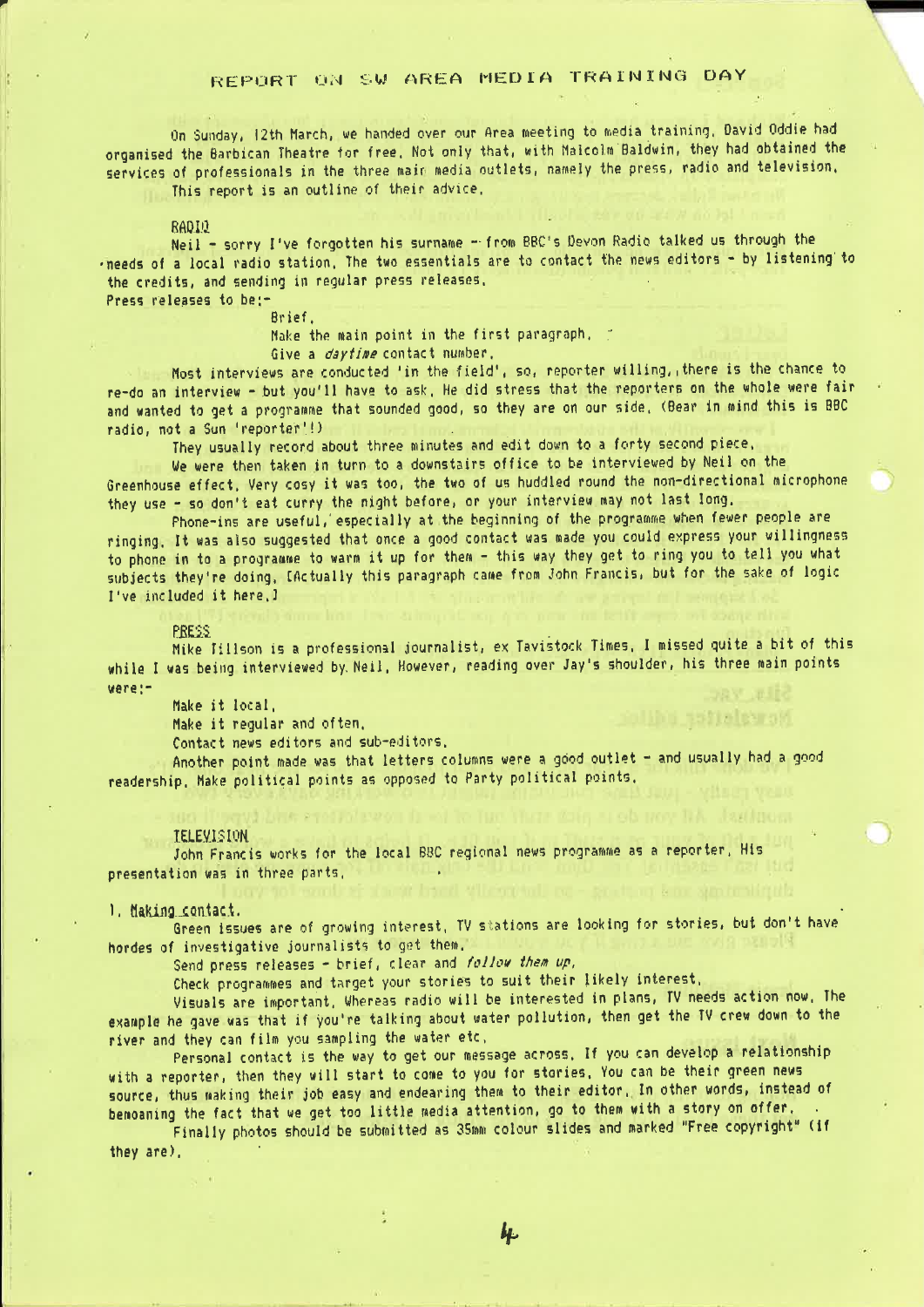2. Heeting the Press.<br>Whilst newspapers prefer to hear news in the evening – so they can beat the TV to the news - TV prefers morning events,

Press conferences, at our lowish media profile, are not good for the TV, they require one to one interviews - as do radio. It's worth noting that the radio don't mind what time you release the news. they'll be first with it anytime. So if you do hold <sup>a</sup> press conference for press. radio and TV, then take two speakers along - one to do the formal presentation for the press, and one to do the radio and TV interviews. <sup>~</sup>

## $-3$ . Giving an interview.

Find out who they are. and whether the interview is live or recorded.

Ask what the questions will be. It is in the interviewers interest to have you fluent; it makes for <sup>a</sup> better programme.

fire you the subject of the story. or <sup>a</sup> component making comments on <sup>a</sup> separate story? If you're <sup>a</sup> component. then you'll probably get <sup>a</sup> <sup>30</sup> second 'sound bite'.

Make two or three points only. Be clear, succinct and passionate.

## ON CAMERA...

The usual frame is head and shoulders.

Hold your own hands - it stops you from giving an impromptu karate demonstration. Stand still. and keep your head still.

I

Keep your eyes ahead: don't look down at the floor or up at the heavens (hoping for divine intervention?), and especially not side to side as this looks definitely shifty on camera.

Ion't turn away from'camera. For instance, to refer to something behind you point at it over your shoulder.

Don't use notes. Paper makes <sup>a</sup> lot of noise when ruffled near <sup>a</sup> microphone. Don't put your hand in your pocket and jingle your change.

say 'Green Party'. as well as 'we'.

If it's recorded don't be afraid to ask to do it again.

Now we were all sat in a circle listening to these words of wisdom. No longer could the moment be put off. The lights went on. the camera set up and John had his questions ready.

we were each given <sup>a</sup> scenario which revolved around the constituency of South Telstock. The incumbent hP is Sir Geoffrey Hawton-Smith (we had to guess which party). There was <sup>a</sup> strong SLD challenge. and the items perceived by the media as 'issues' were the maintenance of the small railway to the local large town. the ensuing commuter problem. and an increasing number of 2nd homes.

David and halcoim were found out as founders of the sadists wing of the Green Party - they produced some situations that gave John Francis every opportunity to get at the Greens. For instance. one briefing was that the local muslims were up in arms over their perception that GP policy on humane slaughter would mean <sup>3</sup> end to their particular religious demands on killing , methods. (Ask Jay for the answer...)

The overall impression from the video playback was favourable. whilst everyone didn't get <sup>a</sup> chance to be on camera, those that did showed the growing awareness of the necessity of media acceptability. UK we were not as slick as the trained Tories. but budding Green politicians are obviously capable of becoming blooming good at getting across the green message.

As this was such a success, another possibly more intensive day is needed. Anyone willing to input. or who knows of reporters who would give their services free. please let me know.

Finally may <sup>1</sup> pass on our appreciation to the reporters and organisers for giving up their Sunday. It was day well spent. <sup>a</sup> day that made <sup>a</sup> major contribution to political safety: you know it makes sense. Sue Birley is writing to the volunteers to thank them personally.

> Uuncan HcCanlis March 1989